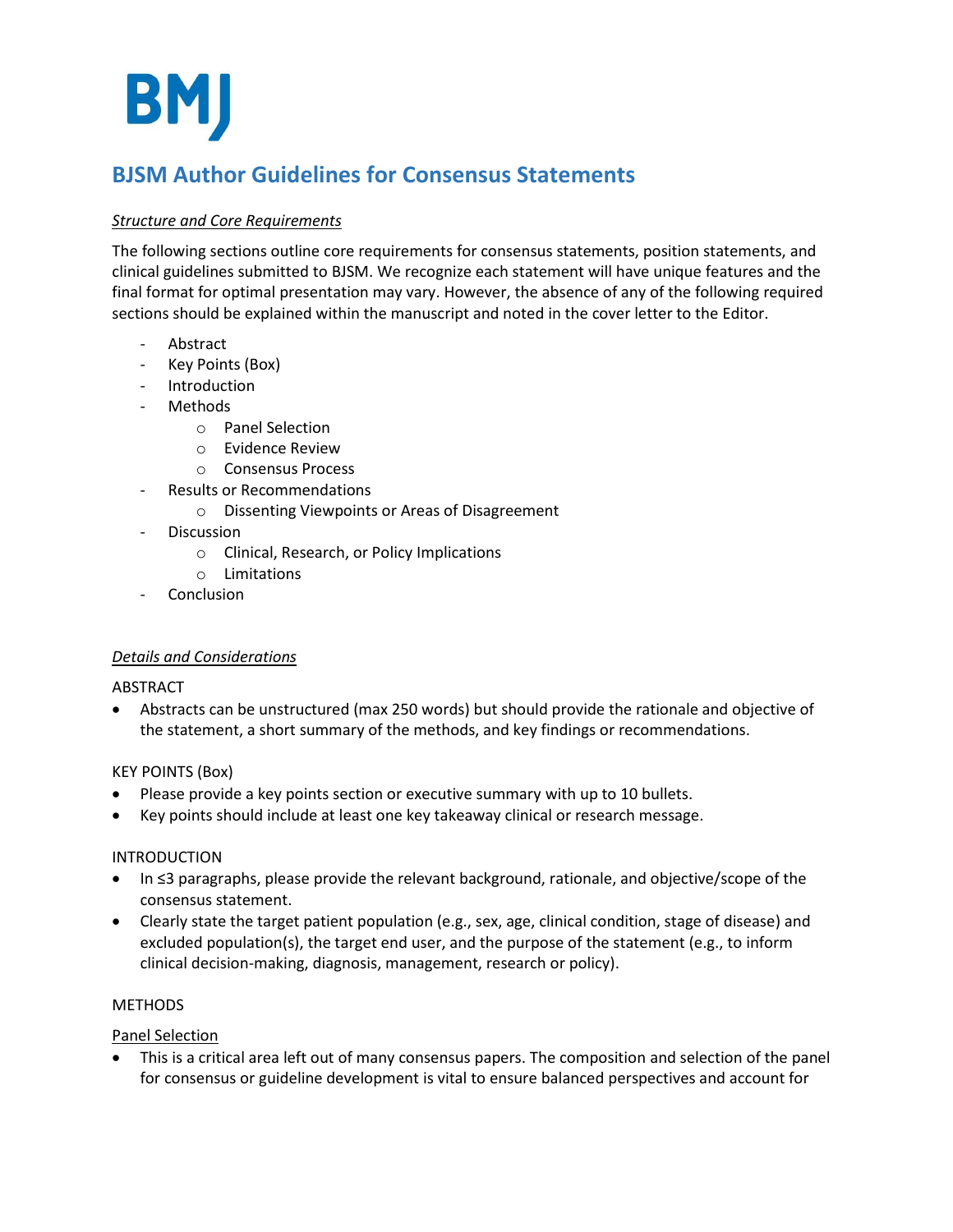

potential bias. Are there panelists who bring distinct perspectives through their expertise, academic backgrounds, and/or lived experiences? Please describe how the panelists were selected.

- Does the consensus panel involve members from equity-deserving groups including but not limited to women, Black, Indigenous, people of colour, people with disabilities, and LGBTQIA+? If there is not adequate diversity, please explain why not.
- Are there representatives from different medical specialties and/or organizations? Do the panelists have different levels of practice/research experience and viewpoints? (Imagine, for instance, the potential bias of a consensus statement evaluating the role of a screening tool where all members of the panel support use of that tool and none oppose it. Or consider a consensus panel evaluating best management for a sports injury, but the entire panel is made up of only one SEM discipline, e.g., surgeons, physiotherapists, or physicians).
- Are athletes, patients or other stakeholders included in the consensus process? How are patients and the public engaged, and did they have equal voting rights?
- If a steering committee was involved in the recruitment and selection of the panel, please note if the steering committee acted as experts on the panel or were impartial to the process.

# Evidence Review

- What were the methods for the evidence review and synthesis? Report the search strategy and search terms as well as the criteria used to select evidence. If an evidence review was not performed, please justify why.
- Was the evidence review used to formulate recommendations or provide context to panel members when developing the consensus? How was the panel provided the evidence synthesis and was there time and a process to comment?
- Was the quality, risk of bias, or level of evidence of the studies evaluated? How were the risk of bias tools selected?
- Was a specific reporting guideline followed? Please consider:
	- o CREDES (for Delphi methods)
	- o AGREE II (for clinical guidelines)

# Consensus Process

- Please describe the process to reach consensus. Was a specific consensus process selected (such as the Delphi method or RAND-UCLA approach) and did you deviate from the expected methodology? If deviations from the agreed methods were made, please describe and justify why.
- Were the criteria for achieving consensus set *a priori*? What percentage agreement was used to define consensus and why?
- Was the voting anonymous? If not, how were power imbalances within the panel accounted for to ensure all voices had an equal and uninhibited vote?
- Did the panel meet (in-person and/or virtually) and is a summary of the discussion or key controversies presented?
- Was consensus unanimous? If not, how are the dissenting opinion or areas of disagreement recognized in the statement? Where evidence is inconclusive and consensus not unanimous, are divergent opinions presented so readers can make up their own mind? Please consider a short section in the Results to present the "Dissenting Viewpoint" or "Areas of Disagreement" if appropriate.